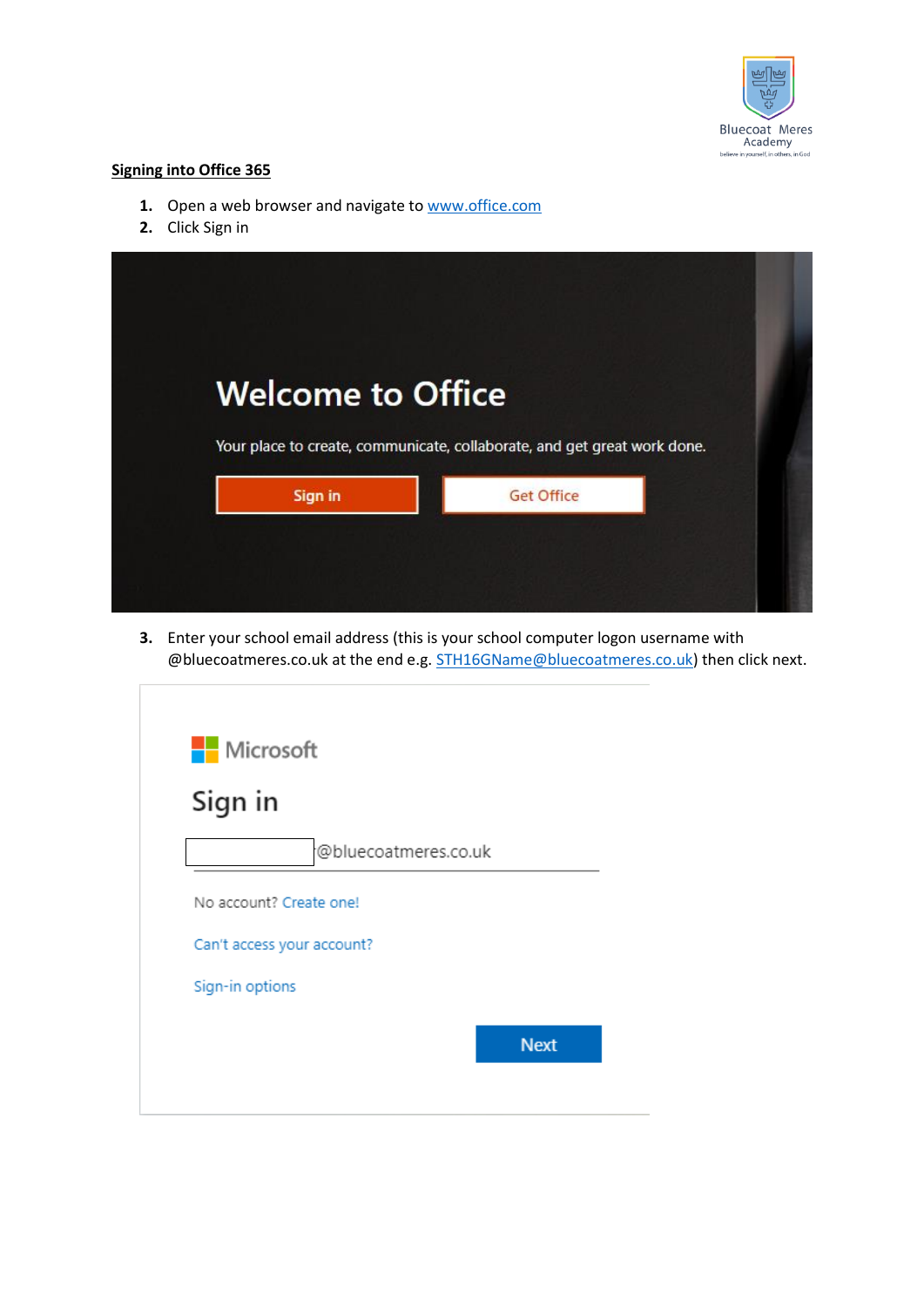

**4.** Enter Your Password (this is the same as your school computer logon password) and click sign in. If you do not know your password for this you will need to contact the School office and we will arrange for your password to be reset, these details will be emailed to an email address we have on record. If you have been using Showbie, office 365 will use the same email address and password used to access this.

Microsoft @bluecoatmeres.co.uk Enter password

........

Forgotten my password

Sign in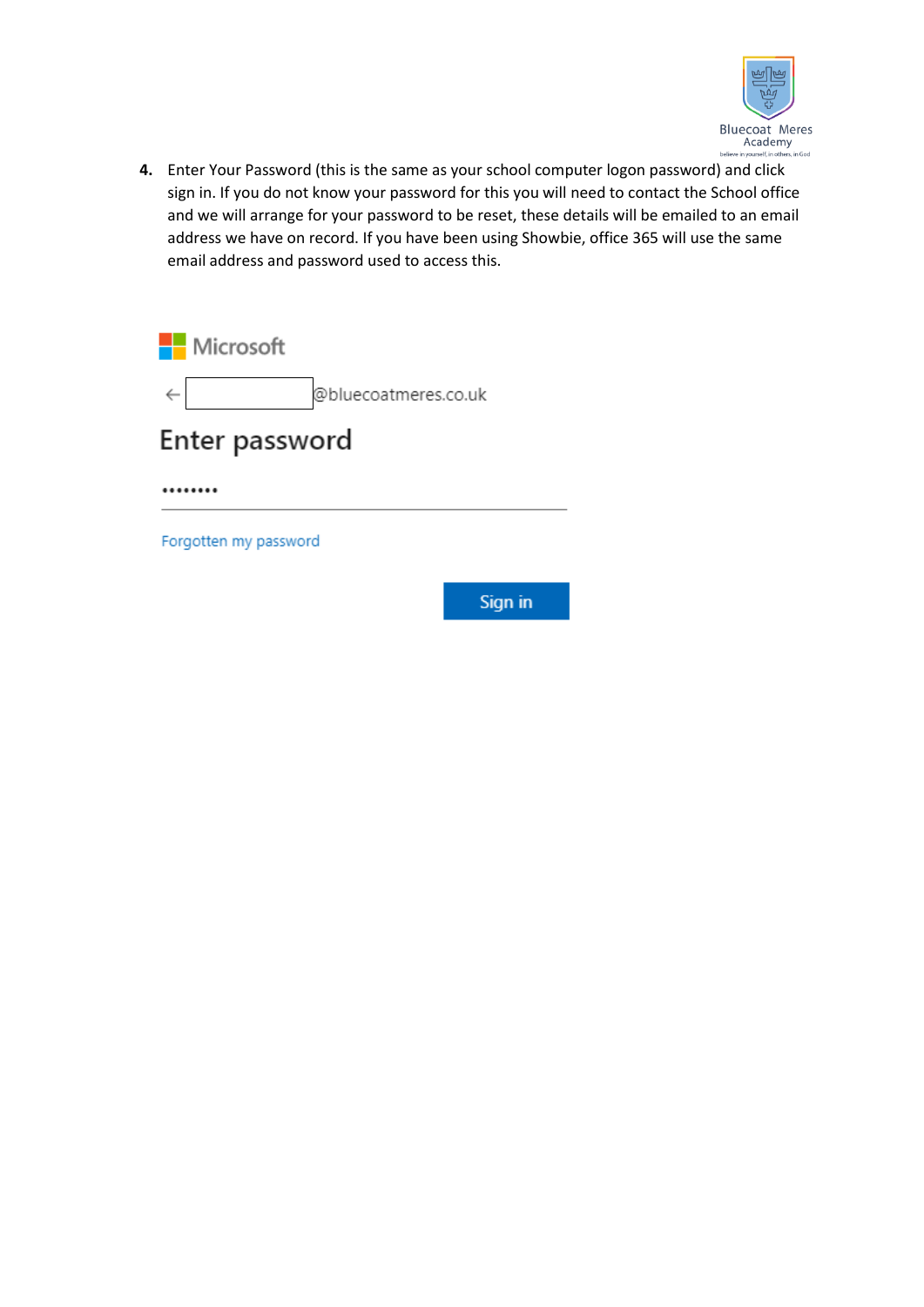

# **Office 365 Apps**

**1.** After signing in you will be taken to the office 365 home page, this will list all the applications you have access to. Any Assignments/Class work you are asked to do can be done using these apps.

| Good morning, |                                                 |                  |       |              |            |                         |            |       |            | Install Office $\vee$ |
|---------------|-------------------------------------------------|------------------|-------|--------------|------------|-------------------------|------------|-------|------------|-----------------------|
|               | $\overline{\mathsf{o}}$ $\overline{\mathsf{p}}$ | $\blacktriangle$ | $W^-$ | $\mathbf{x}$ | <b>P</b>   | $\overline{\mathbf{N}}$ | <b>SP</b>  | di    | <b>SIA</b> |                       |
| Start new     | Outlook                                         | OneDrive         | Word  | Excel        | PowerPoint | OneNote                 | SharePoint | Teams | Swav       | All apps              |

**2.** When using the Word, Excel and PowerPoint Apps the documents will automatically save into your OneDrive as you are working on them. You will need to rename the documents you are working on by clicking the document title at the top of the screen then entering a new file name.

|                                                                                                                                                                       | Document - Saved $\vee$                  |                        |
|-----------------------------------------------------------------------------------------------------------------------------------------------------------------------|------------------------------------------|------------------------|
| Help<br>Q<br>Open in Desktop App                                                                                                                                      | File Name                                |                        |
| $\underline{\mathsf{U}}\quad \underline{\mathscr{L}}\times\ \underline{\mathsf{A}}\times\ \mathsf{A}_{\!\!\mathsf{0}}\quad \cdots\ \Big \ \vdots\vdots\vdots\ \vdots$ | Document<br>.docx                        | Heading 1<br>Heading 2 |
|                                                                                                                                                                       | Location<br>Documents<br>Version History |                        |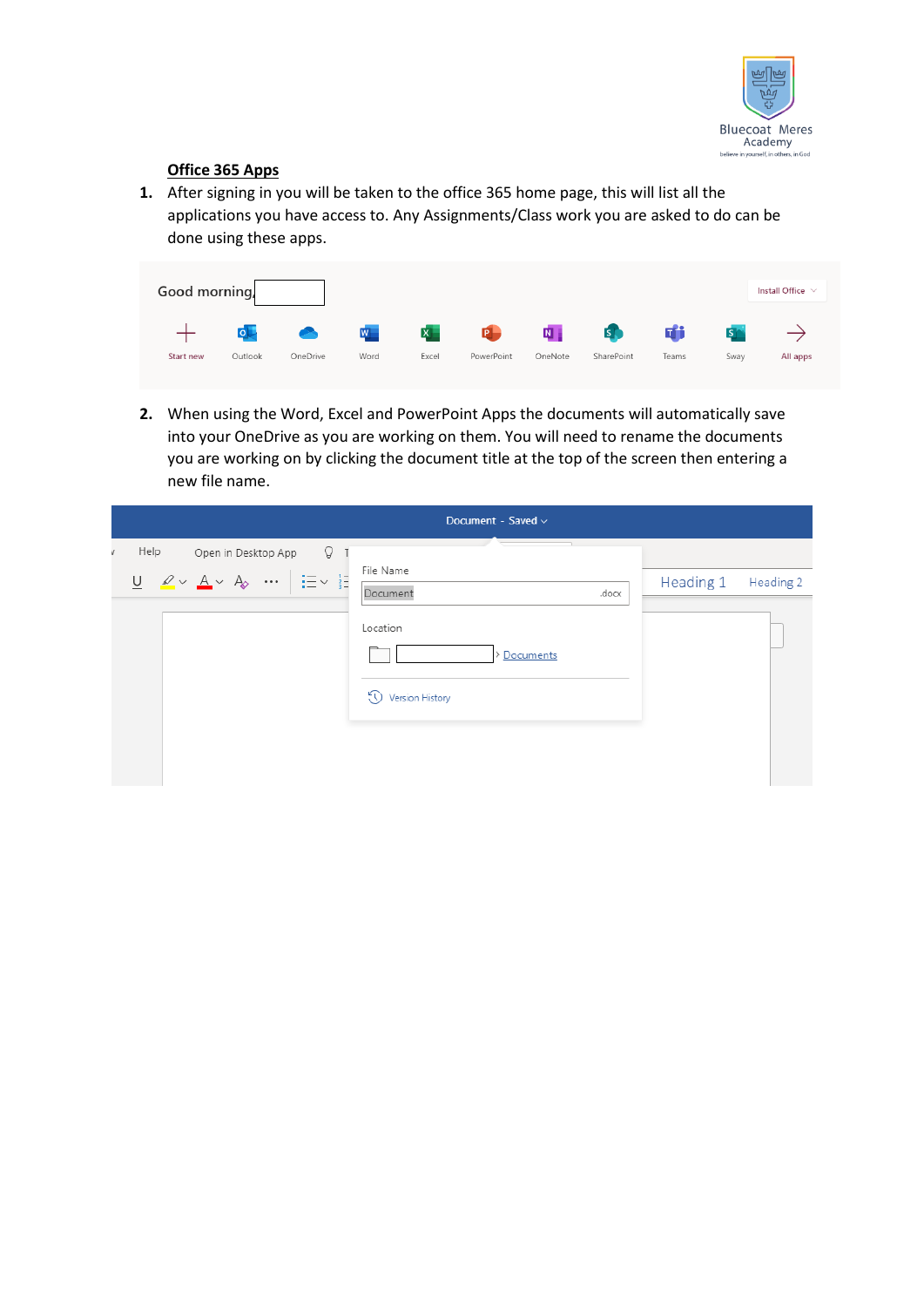

# **Microsoft Teams**

- **1.** Microsoft Teams can be accessed in different ways, On the Office 365 Web Page, iOs App, Android App and as a Windows Program.
	- Office 365 webpage [www.office.com](http://www.office.com/)
	- iOS App <https://apps.apple.com/gb/app/microsoft-teams/id1113153706>
	- Android App [https://play.google.com/store/apps/details?id=com.microsoft.teams&hl=en\\_GB](https://play.google.com/store/apps/details?id=com.microsoft.teams&hl=en_GB)
	- Windows [https://www.microsoft.com/en-gb/microsoft-365/microsoft](https://www.microsoft.com/en-gb/microsoft-365/microsoft-teams/download-app)[teams/download-app](https://www.microsoft.com/en-gb/microsoft-365/microsoft-teams/download-app)
- **2.** To install the Microsoft Teams program on a Windows Computer click the link above and select Download for Desktop

# **Download Microsoft Teams**

Connect and collaborate with anyone from anywhere on Teams.



Download for mobile

**3.** After selecting download for desktop, click download teams.

# Download Teams for work on your desktop



**Download Teams**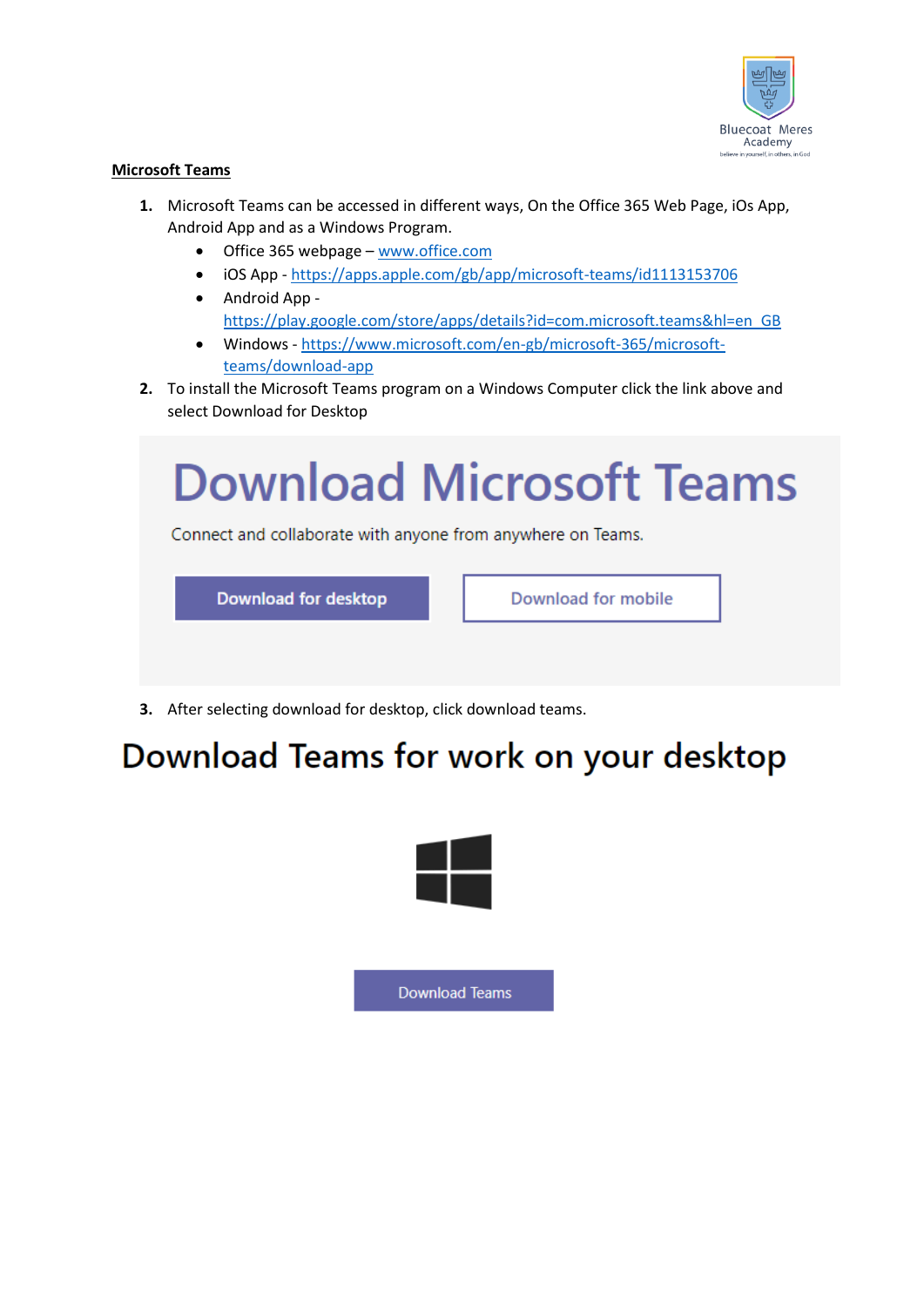

**4.** When Clicking Download Teams a Popup Box will appear asking you to select a save location for the installer, select a folder and click save.

| Save As                                                                                                                           |            |                              |  |               |      |      |      |        | $\times$ |
|-----------------------------------------------------------------------------------------------------------------------------------|------------|------------------------------|--|---------------|------|------|------|--------|----------|
| $\rightarrow$ This PC $\rightarrow$ Downloads<br>Search Downloads<br>$\circ$<br>$\circ$<br>$\checkmark$<br>→<br>$\checkmark$<br>́ |            |                              |  |               |      |      |      |        |          |
| Organize $\sim$                                                                                                                   | New folder |                              |  |               |      |      |      | ■三 ▼   | -2       |
| <b>A</b> Quick access                                                                                                             | $\wedge$   | Name                         |  | Date modified | Type | Size |      |        |          |
| <b>Desktop</b>                                                                                                                    | ⊀          | > Last week (2)              |  |               |      |      |      |        |          |
| $\bullet$ Downloads $\star$                                                                                                       |            | $\geq$ Earlier this year (7) |  |               |      |      |      |        |          |
| <b>E</b> Documents <del></del> ★                                                                                                  |            | > A long time ago (10)       |  |               |      |      |      |        |          |
| Pictures                                                                                                                          | $\star$    |                              |  |               |      |      |      |        |          |
| ConeDrive - The W                                                                                                                 |            |                              |  |               |      |      |      |        |          |
| <b>This PC</b>                                                                                                                    |            |                              |  |               |      |      |      |        |          |
| 3D Objects                                                                                                                        |            |                              |  |               |      |      |      |        |          |
| <b>Desktop</b>                                                                                                                    |            |                              |  |               |      |      |      |        |          |
| <b>■</b> Documents                                                                                                                |            |                              |  |               |      |      |      |        |          |
| Downloads                                                                                                                         |            |                              |  |               |      |      |      |        |          |
| $\sqrt{\phantom{a}}$ Music                                                                                                        |            |                              |  |               |      |      |      |        |          |
| File name:                                                                                                                        |            | Teams_windows_x64.exe        |  |               |      |      |      |        |          |
| Save as type: Application (*.exe)                                                                                                 |            |                              |  |               |      |      |      |        |          |
|                                                                                                                                   |            |                              |  |               |      |      |      |        |          |
| $\land$ Hide Folders                                                                                                              |            |                              |  |               |      |      | Save | Cancel |          |

**5.** When the file has finished downloading, navigate to the folder where you saved this and double click the installer.

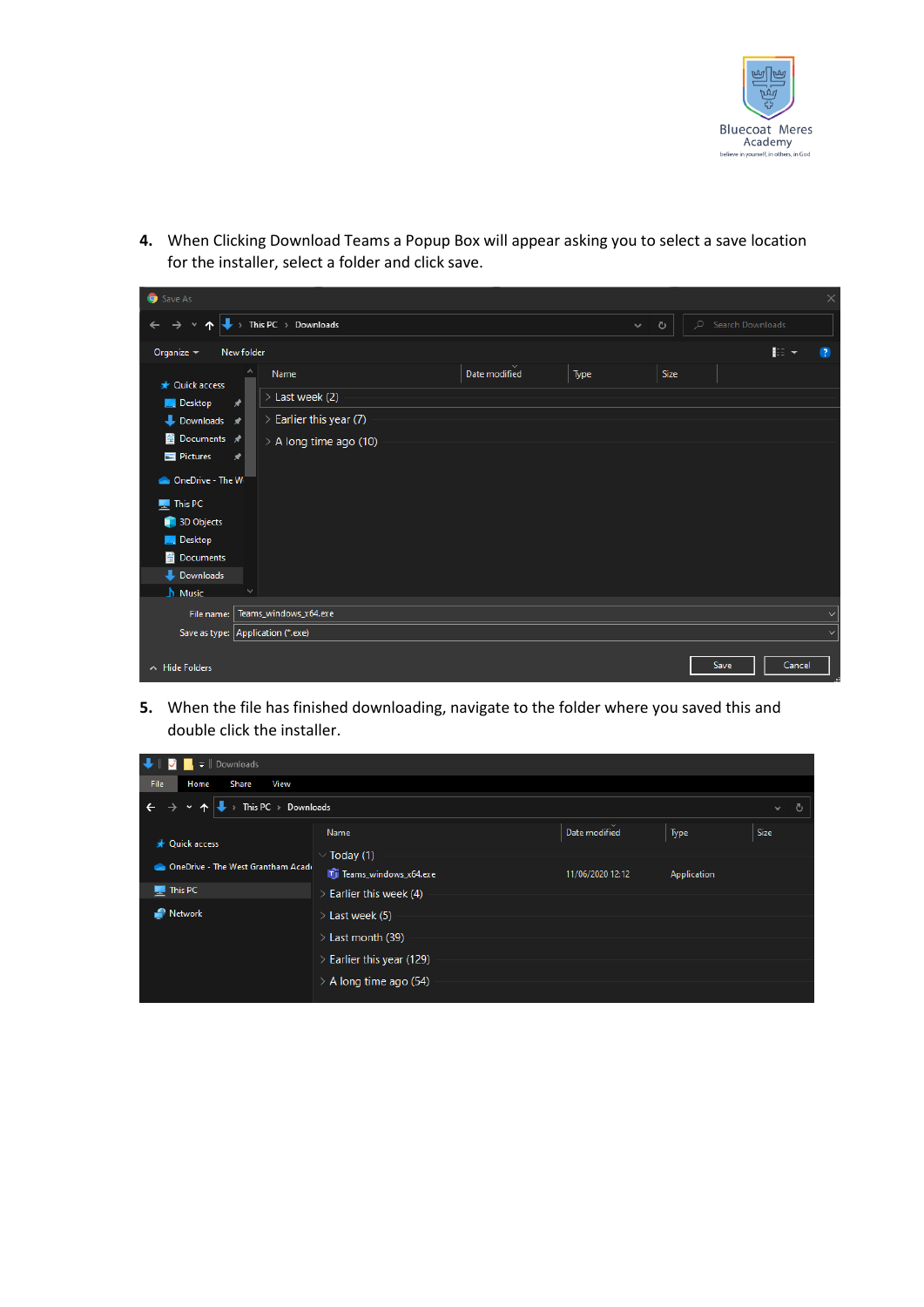

**6.** After running the installer, a new window will appear as Microsoft Teams installs.



Installing Microsoft Teams . . .

**5.** When the install is complete, Microsoft Teams will automatically open and you will be asked to sign in. Enter your school email address (this is your school computer logon username with @bluecoatmeres.co.uk at the end e.g. [STH16GName@bluecoatmeres.co.uk\)](mailto:STH16GName@bluecoatmeres.co.uk) then click Sign in.

| <b>Microsoft Teams</b>                            |  |
|---------------------------------------------------|--|
| Enter your work, school,<br>or Microsoft account. |  |
| Sign-in address                                   |  |
| Sign in                                           |  |
|                                                   |  |
| Not on Teams yet? Learn more                      |  |
|                                                   |  |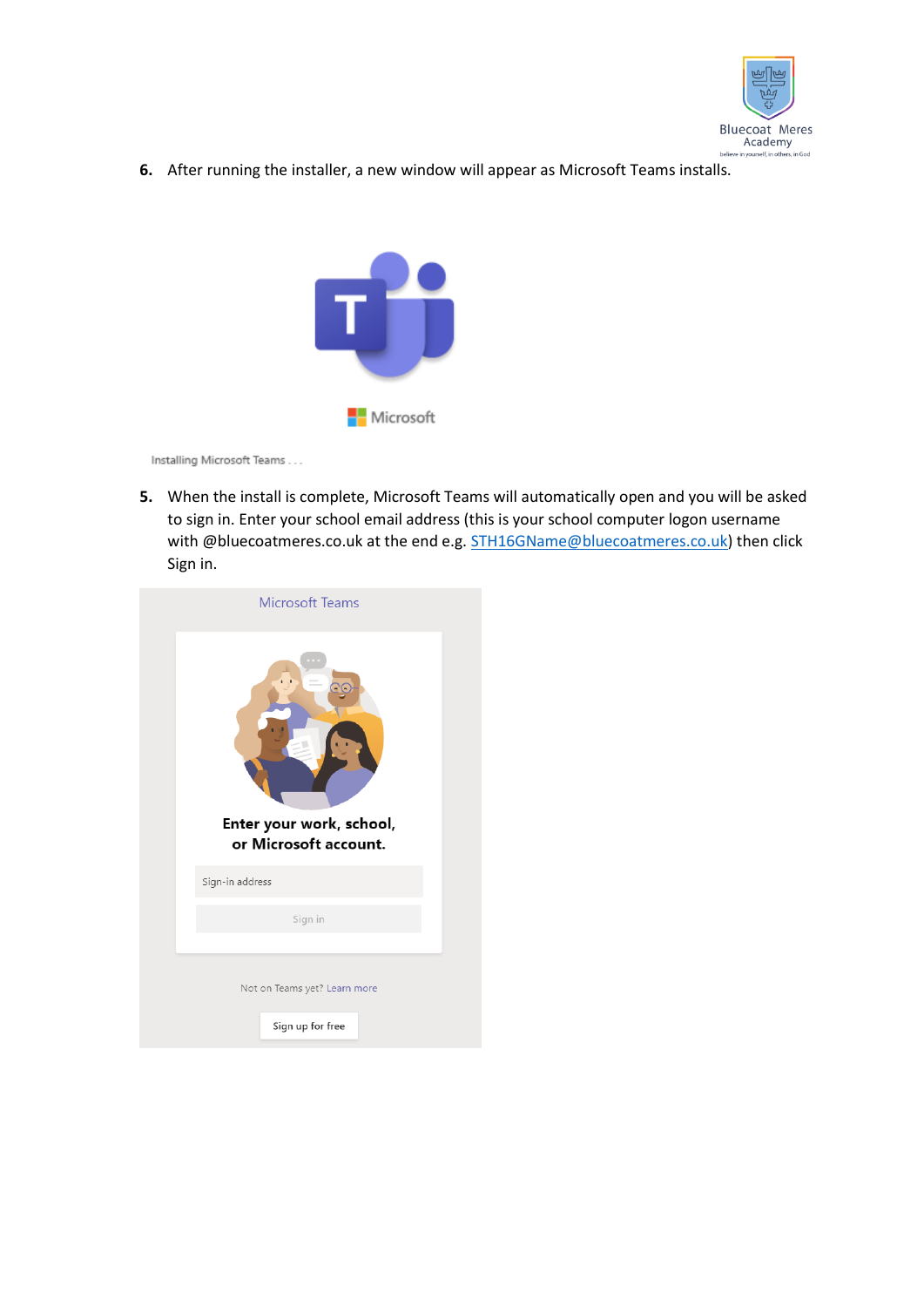

**6.** Enter Your Password (this is the same as your school computer logon password) and click sign in. If you do not know your password for this you will need to contact the School office and we will arrange for your password to be reset, these details will be emailed to an email address we have on record. If you have been using Showbie, office 365 will use the same email address and password used to access this.

| <b>Nicrosoft</b>      |                      |         |
|-----------------------|----------------------|---------|
| $\leftarrow$          | @bluecoatmeres.co.uk |         |
| Enter password        |                      |         |
|                       |                      |         |
| Forgotten my password |                      |         |
|                       |                      | Sign in |

7. When you sign into teams, you will have access to each class on your school timetable, each class will have its own Team.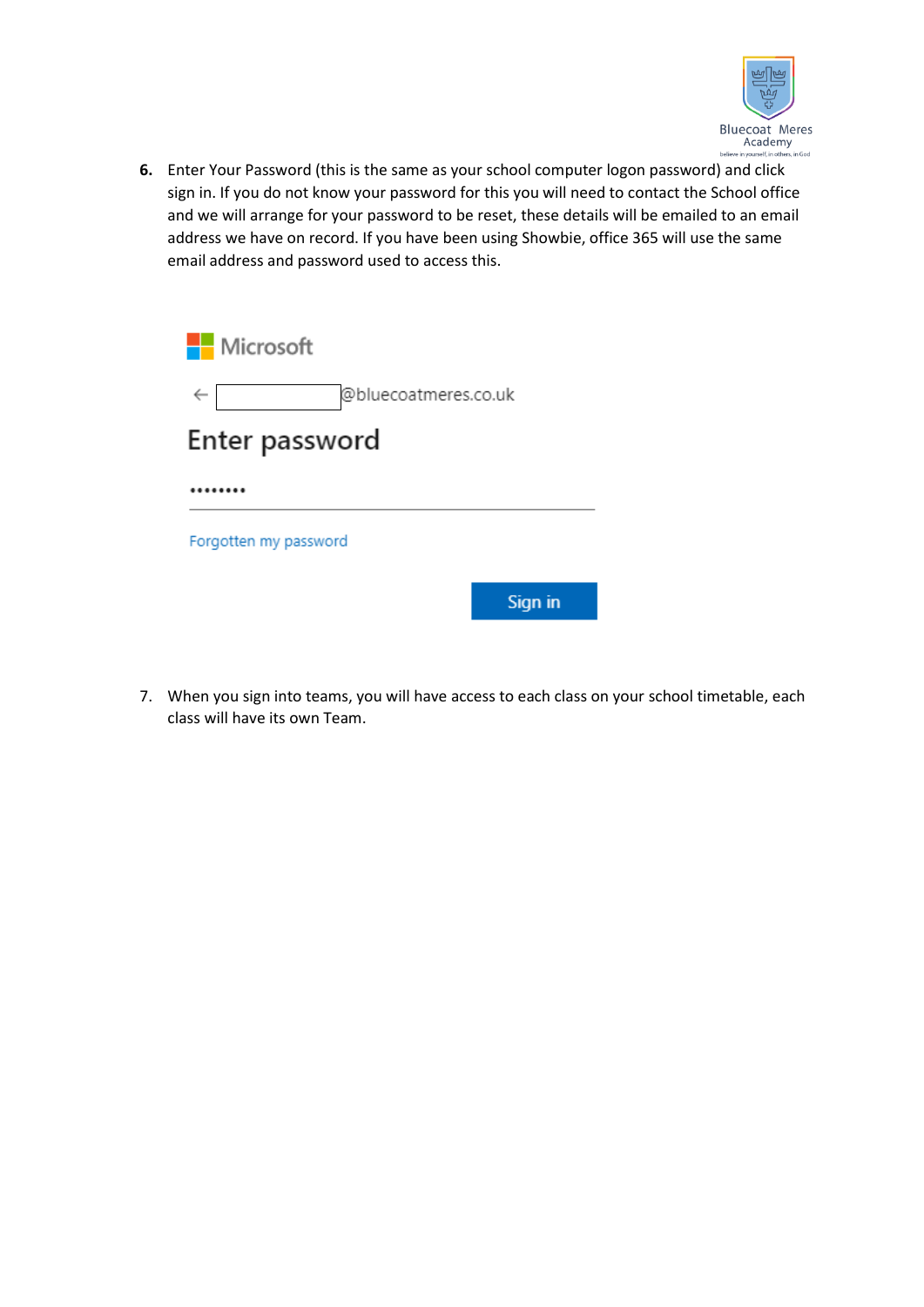

#### **View and navigate your assignments**

# **View and sort assignments within one class**

Select the Teams icon on the left hand side and navigate to the General channel in your class, then select Assignments.

| $\langle \cdot \rangle$                                                |                | Search or type a command |                                                                |  |  |  |  |
|------------------------------------------------------------------------|----------------|--------------------------|----------------------------------------------------------------|--|--|--|--|
| $\begin{array}{c}\n\bullet \\ \bullet \\ \text{Activity}\n\end{array}$ | く<br>All teams |                          | General Posts Files Class Notebook Assignments Grades<br>$-1R$ |  |  |  |  |
| ₩<br>Calendar                                                          | 1R             |                          | Upcoming                                                       |  |  |  |  |
| â<br>Assignments                                                       | 10RD-Rg        | $\cdots$                 | $\vee$ Assigned (1)                                            |  |  |  |  |
| iĝi.<br>Teams                                                          | General        |                          | Test<br>Due tomorrow at 11:59 PM                               |  |  |  |  |
| $\cdots$                                                               |                |                          | Completed<br>⋋                                                 |  |  |  |  |
|                                                                        |                |                          |                                                                |  |  |  |  |

#### **Upcoming assignments**

By default, your upcoming assignments will display by order of due date under the Assigned arrow. Assignments you haven't opened yet will have a bold title. Late assignments will include a Past due warning.

Select an upcoming assignment and click the Add work button to upload your work to the assignment.

| Back                     |                            | E5) | <b>Turn in</b> |
|--------------------------|----------------------------|-----|----------------|
|                          |                            |     |                |
| Test                     | Points<br>1 point possible |     |                |
| Due tomorrow at 11:59 PM |                            |     |                |
| Instructions             |                            |     |                |
| test                     |                            |     |                |
| My work                  |                            |     |                |
| $+$ Add work             |                            |     |                |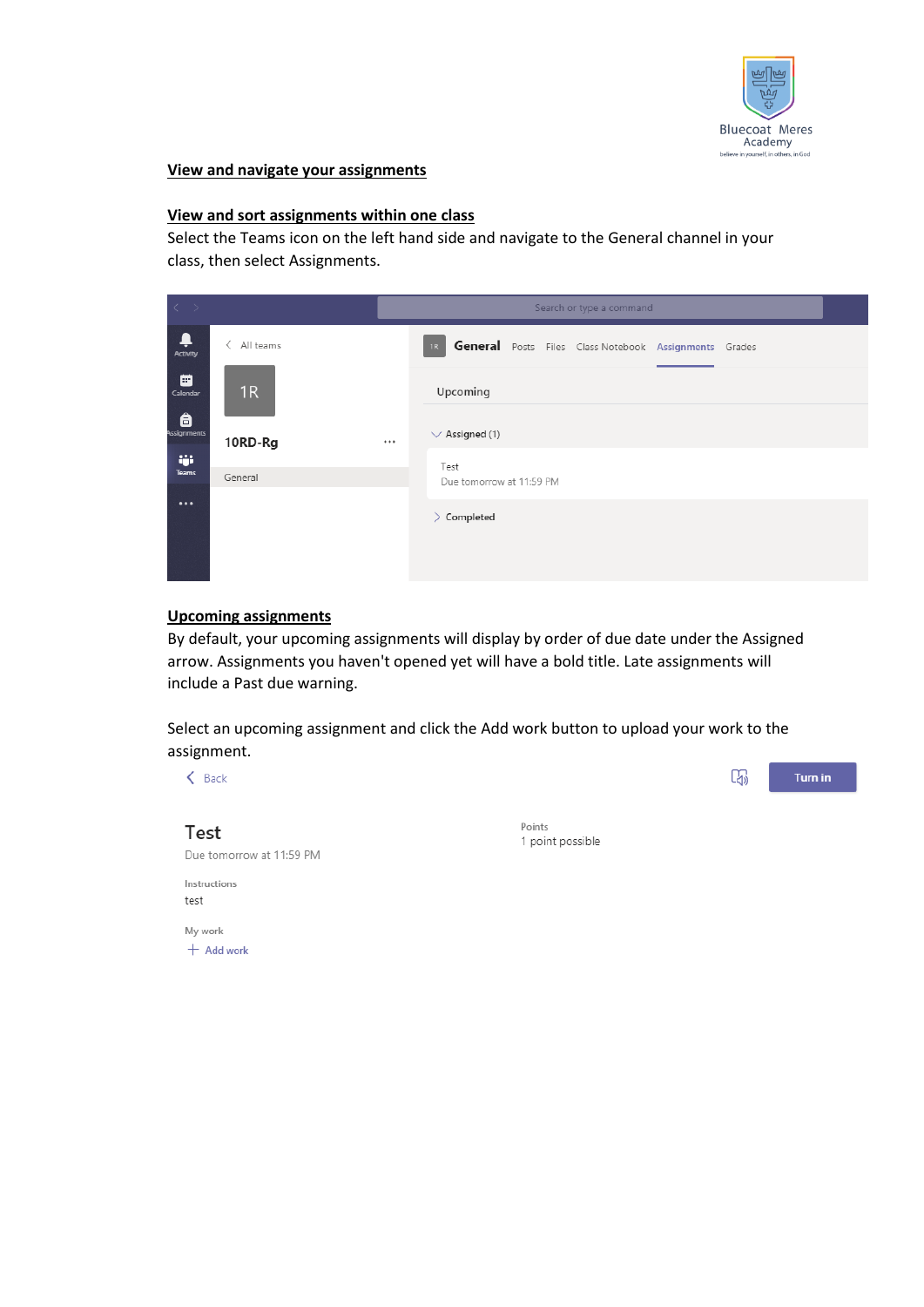

Files can be uploaded from your OneDrive or a Document saved on your local computer. After uploading your work, select turn in.

|   | <b>ConeDrive</b>        |
|---|-------------------------|
|   | $+$ New File            |
|   | ම Link                  |
|   | ະິບໍ <sup>5</sup> Teams |
|   |                         |
|   |                         |
|   |                         |
|   |                         |
|   |                         |
|   |                         |
|   |                         |
|   |                         |
| ⊕ | Upload from this device |

# **View turned in and returned assignments**

Select the dropdown arrow to view your Completed assignments. Assignments you've turned in will have a checkmark. Open one to view feedback and scores after your teacher has returned it.

| General Posts Assignments 3 more v +        |  |
|---------------------------------------------|--|
| <b>Upcoming</b>                             |  |
| $\geq$ Assigned (4)<br>$\vee$ Completed (4) |  |
| <b>Story Arc Mapping Project</b>            |  |
| Shakespeare Sonnet Annotation 2 Homework    |  |
| Narratives of Scale                         |  |
| Reading Journal #1                          |  |